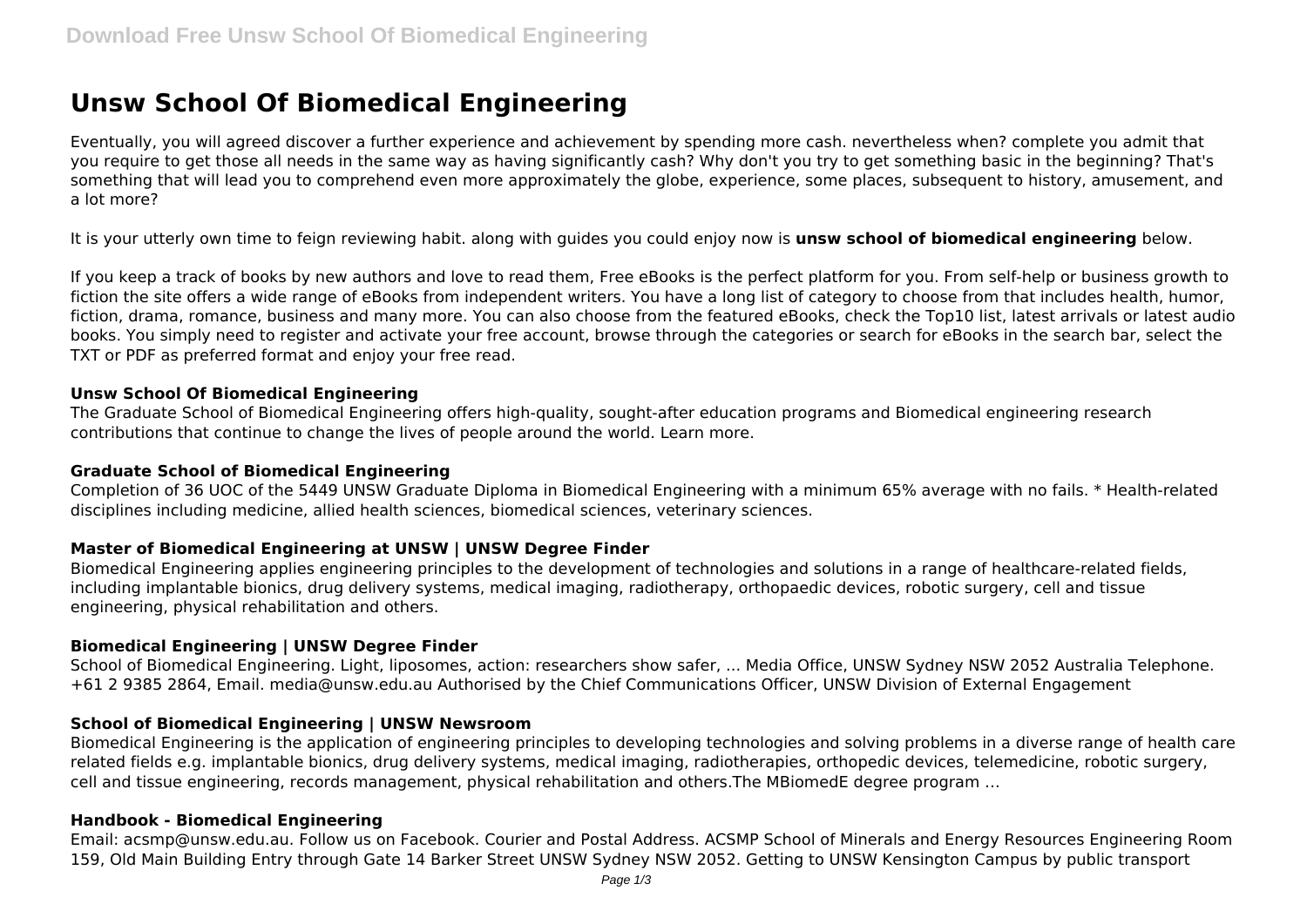# **Contact Us - Graduate School of Biomedical Engineering**

Graduate School of Biomedical Engineering. ... Scientia Professor Nigel Lovell Head of School Associate Professor Stephen Redmond Adjunct Associate Professor About Us . Mission ... ABN 57 195 873 179. E brainsciences@unsw.edu.au Postal Address Brain Sciences UNSW UNSW Australia UNSW Sydney, NSW 2052 Australia. Street Address Brain Sciences UNSW ...

## **Graduate School of Biomedical Engineering | Brain Sciences ...**

School of Chemical Engineering UNSW Australia NSW 2052 Australia Telephone +61 2 9385 6092. Authorised by Director, UNESCO Centre for Membrane Science and Technology Provider Code: 00098G ABN: 57 195 873 179

# **Contact Us - Graduate School of Biomedical Engineering**

A graduate diploma in biomedical engineering (such as UNSW Graduate Diploma 5449 or equivalent) with a minimum 65% average\* \* Averages as calculated using the UNSW Postgraduate Coursework Entry Calculator. \*\* Health-related disciplines including medicine, allied health sciences, biomedical sciences, veterinary sciences.

## **Handbook - Biomedical Engineering**

UNSW Engineering is consistently ranked Australia's leading engineering faculty, and one of the top 50 in the world. Our innovative teaching and practical work integrated learning shapes our graduates into the future leaders of engineering. Through partnering with industry and government, our researchers make a difference by tackling real world ...

## **UNSW Engineering | Innovation in action**

Nigel Lovell is currently a Scientia Professor and Head of the Graduate School of Biomedical Engineering, UNSW working in the areas of bionics, biomonitoring and physiological modelling. Recently Scientia Professor Nigel Lovell has been named the inaugural Director of the newly formed Tyree Foundation Institute of Health Engineering ( https://ihealthe.unsw.edu.au ).

# **Scientia Professor Nigel Lovell | UNSW Research**

UNSW Graduate School of Biomedical Engineering Higher Education Kensington, NSW 516 followers The oldest and largest biomedical engineering school in the southern hemisphere.

# **UNSW Graduate School of Biomedical Engineering Mission ...**

The UNSW winners are Deputy Vice-Chancellor (Academic), Professor Merlin Crossley, and Professor Ewa Goldys and Dr Jelena Rnjak-Kovacina from the Graduate School of Biomedical Engineering. They will each receive \$5000 in prize money.

# **UNSW researchers honoured at NSW Premier's Prizes for ...**

The Graduate School of Biomedical Engineering is an interdisciplinary unit which promotes and coordinates Biomedical Engineering studies and research being conducted by various Schools and Departments within the University and its teaching hospitals.

# **UNSW Handbook School**

Welcome to the School of Materials Science and Engineering at UNSW Sydney! The Materials Science discipline, in general, is the underlying science of high-performance materials including metals, ceramics and polymers, electronic materials, nanomaterials, composites and biomaterials. Materials